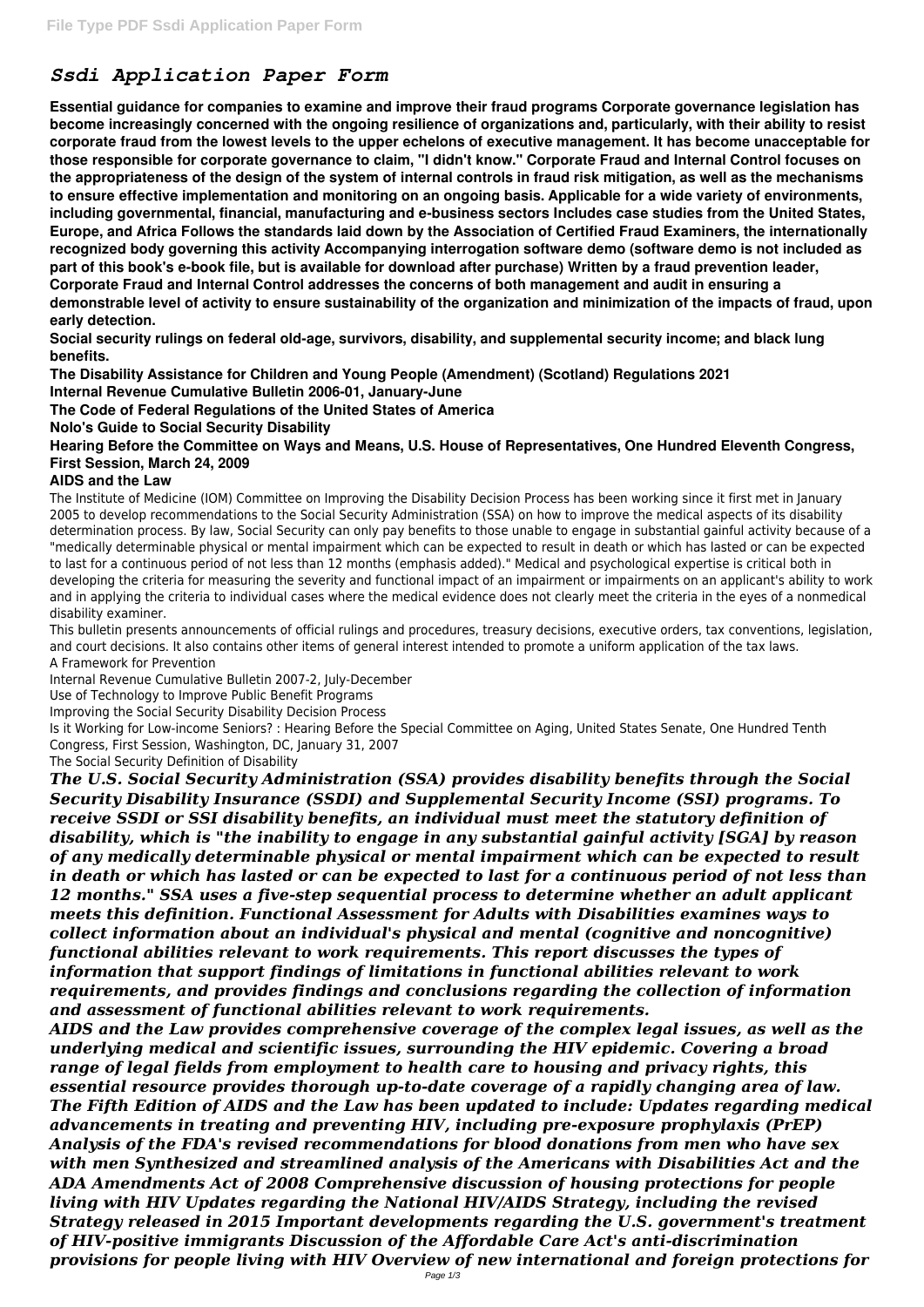*people living with HIV Information on navigating the many public benefit regimes potentially available to people living with HIV Detailed discussion regarding protections for prisoners living with HIV, including new case law forbidding segregation*

*Code of Federal Regulations, Title 20, Employees' Benefits, Pt. 400-499, Revised as of April 1 2010*

*Federal Employment Tax Forms Self-employment Tax Business and Regulatory Impact Assessment For Use in Preparing ... Returns*

## *Magnetic Media Reporting of Forms W-2VI*

This publication informs advocates & others in interested agencies & organizations about supplemental security income (SSI) eligibility requirements & processes. It will assist you in helping people apply for, establish eligibility for, & continue to receive SSI benefits for as long as they remain eligible. This publication can also be used as a training manual & as a reference tool. Discusses those who are blind or disabled, living arrangements, overpayments, the appeals process, application process, eligibility requirements, SSI resources, documents you will need when you apply, work incentives, & much more.

Provides a description and comparative analysis of the Social Security Disability Insur. (SSDI) and Veterans Disability Compensation (VDC) programs. These issues will be of particular interest to Congress because of the expected increase in the numbers of SSDI and VDC claims. The recent economic decline and aging baby-boomers have continued to place a strain on the Social Security Admin.¿s (SSA) resources. The aging of the veteran population and expansion of presumptive conditions policies have contributed to the increase in VDC claims. Contents of this report: Intro.; SSDI.; VDC; Distinctions Between SSDI and VDC Programs; Continued Divergence Between SSA and VA Disability Programs. Charts and tables.

Title 20 Employees' Benefits Parts 400 to 499 (Revised as of April 1, 2014)

Program Operations Manual System

Departments of Labor, and Health and Human Services, Education, and Related Agencies Appropriations

## Rulings

The Code of Federal Regulations Title 20 contains the codified Federal laws and regulations that are in publication pertaining to Federally-mandated employee benefits, such as workers' compensation, Social employment benefits, etc.

Qualify for Social Security disability benefits, quickly and easily This comprehensive and compassionate SSI, shows you how to prove a disability, and explains how your age, education, and work experience will find special information about benefits available to children with a disability. Learn how to: find the medical condition prove the severity of your disability appeal if you're denied benefits work part time prepare for a Continuing Disability Review and more. Plus, this book is packed with filled-in samples of

Containing a Codification of Documents of General Applicability and Future Effect as of December 31, 1948, with Ancillaries and Index *i>The 2015 Pension Answer Book covers the most recent legislative, regulatory, and case law developments so you're never without the information you need to detect compliance and regulatory issues - ensuring you make the right decisions and avoid potential problems. The 2015 Pension Answer Book is a library unto itself, probing, explicating, and elucidating the most recent laws, regulations, private rulings, and court decisions that affect retirement plans. The advantages of owning this reference source are apparent after the very first consultation. Don't deny yourself and your clients this valuable research tool. Exclusive Q&A Format! The 2015 Pension Answer Book is not only comprehensive in scope, but remarkably accessible, too. Clear, jargon-free language and an efficient question-and-answer format combine to speed your research every time. No wonder it's found on the desks of professionals and academics alike. Always Up-To-Date...Always Accurate! Renowned pension expert Stephen J. Krass provides rigorous updates that regularly re-establish this remarkable volume as the definitive work of its kind. No matter what type of defined benefit, defined contribution or combo plan you're working with, The 2015 Pension Answer Book will give you the up-to-date, reliable answers you need. The 2015 Pension Answer Book has been fully updated to reflect the changes made by the Revenue Rulings, Revenue Procedures, Notices, Announcements, and Private Letter Rulings issued by IRS, Opinion Letters and Interpretive Bulletins issued by DOL, final and proposed regulations issued by both IRS and DOL, and important case decisions. The 2015 Pension Answer Book has been fully updated to reflect the changes made by the Revenue Rulings, Revenue Procedures, Notices, Announcements, and Private Letter Rulings issued by IRS, Opinion Letters and Interpretive Bulletins issued by DOL, final and proposed regulations issued by both IRS and DOL, and important case decisions. Specifically, The 2015 Pension Answer Book discusses the following: IRS further guidance on the application of the Windsor decision Final regulations on hybrid deferred benefit plans Proposed regulations on market rate of return requirement Notice providing temporary nondiscrimination relief for certain closed defined benefit plans For 2014, increases in the dollar limitation applicable to the annual retirement benefit under a defined benefit plan (\$210,000), the annual addition under a defined contribution plan (\$52,000), and compensation (\$260,000) Selfemployed individual's plan contribution deduction Updated covered compensation tables More IRS rulings on minimum funding waivers Changes to segment rates under HATFA More on the anti-cutback rule More IRS rulings on required minimum distributions And much more!*

*The Code of Federal Regulations is the codification of the general and permanent rules published in the Federal Register by*

*the executive departments and agencies of the Federal Government.*

*Departments of Labor, Health and Human Services, and Education, and Related Agencies Appropriations for Fiscal Year 2004 Eliminating the Social Security Disability Backlog*

*SELLERSWITHOUTSSN ITIN EIN VAT ID CPN 2SSN*

*Social Security Bulletin*

*For Virgin Islands Sited Employees for Tax Year 2000 : this is the Last Year for this Publication*

*Medicare Part D*